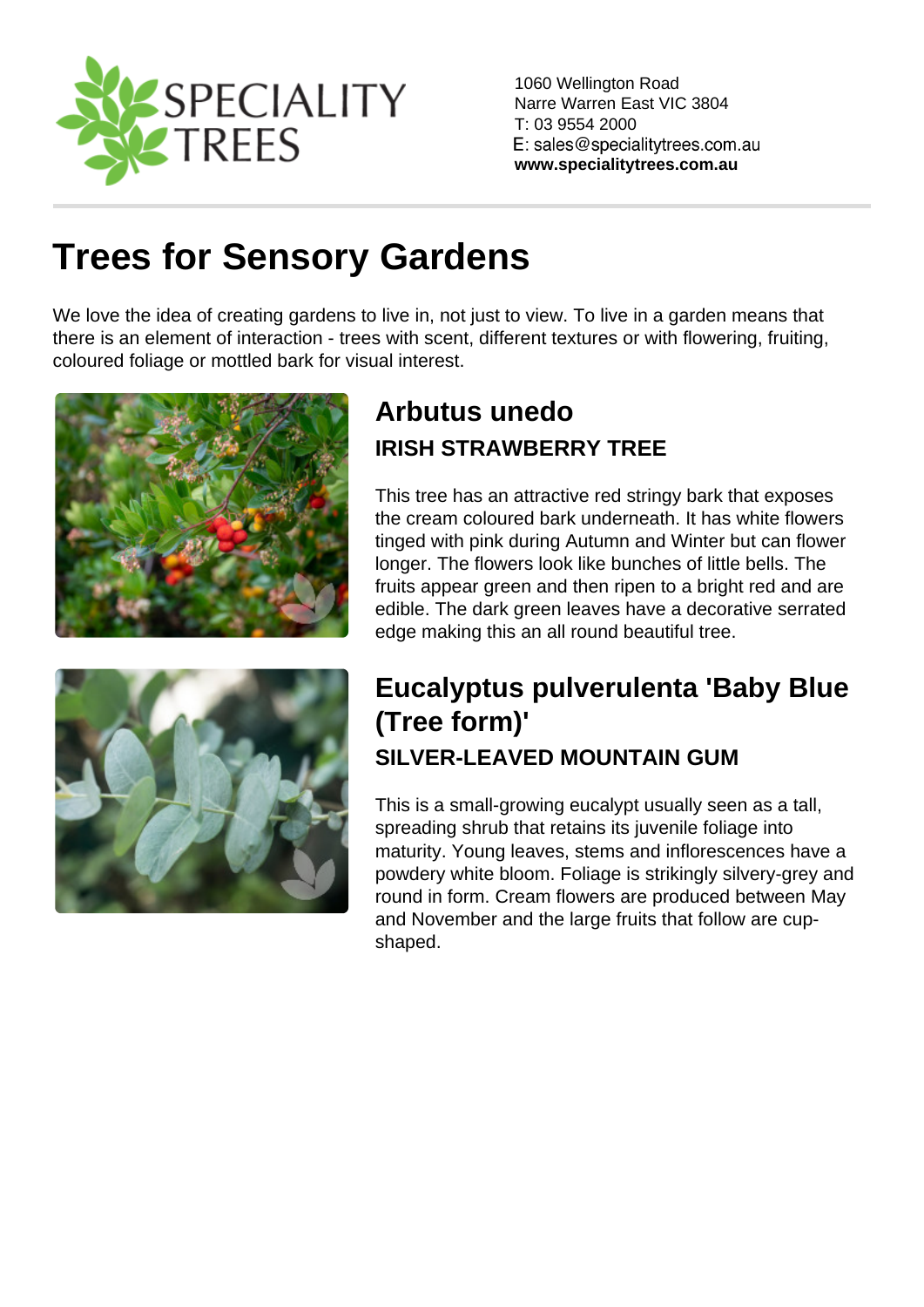#### [Catalpa bignonioides](https://www.specialitytrees.com.au/trees/catalpa-bignonioides-ee7fy)  INDIAN BEAN TREE

This is a large attractive tree with a broad dome-shaped canopy and large long-stalked leaves. In summer it carries bell-shaped flowers in white, various pink shades, and soft apricot-orange, followed by clusters of long, pendulous, bean-like seed capsules, hence its common name.

# [Azara microphylla](https://www.specialitytrees.com.au/trees/azara-microphylla-qlkam)  VANILLA TREE

Azara microphylla is a small evergreen tree from South America with small deep green foliage that grows in a pinnate like form on slightly pendulous branches. Small yellow flowers are borne in spring and bring with it a nice vanilla scent.

# [Acacia melanoxylon](https://www.specialitytrees.com.au/trees/acacia-melanoxylon-t08kk)  BLACKWOOD

This Australian native that is indigenous to Victoria and Tasmania that will grow to about 12-15m. It has dark brown wood that is deeply furrowed wood. This is a hardy shade tree that produces masses of pale yellow flowers in clusters from late winter to early spring adding great colour in the winter months.

### [Amelanchier arborea](https://www.specialitytrees.com.au/trees/amelanchier-arborea-ekw4z)  DOWNY SERVICEBERRY

This is deciduous, early-flowering, large shrub or small tree. Features 5-petaled, showy, slightly fragrant, white flowers in drooping clusters which appear before the leaves emerge in early spring. Leaves are finely-toothed and obovate. Flowers give way to small, round green berries which turn red and finally mature to a dark purplishblack in early summer. These are edible and resemble blueberries in size and color. Bird attracting.